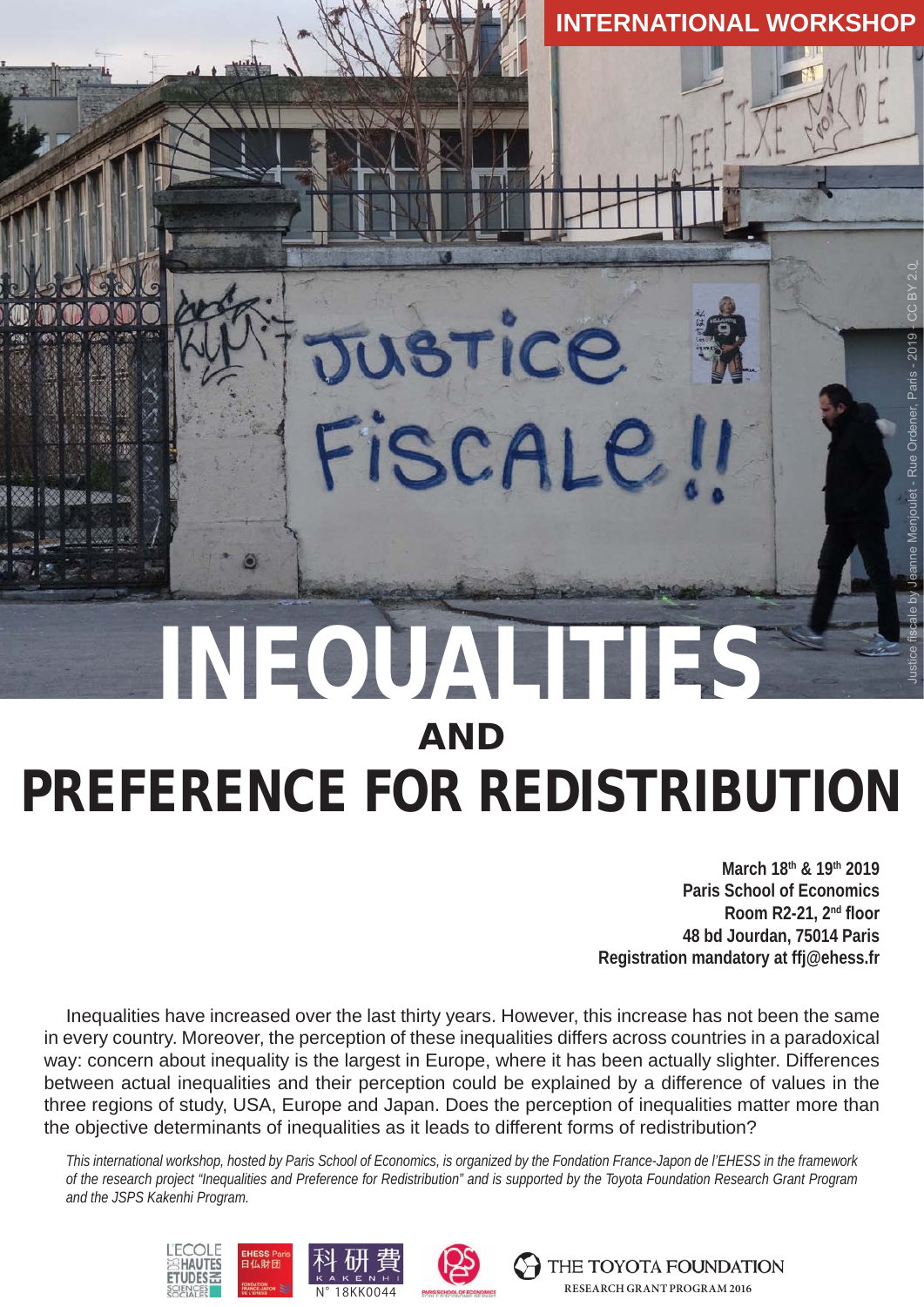# **Program**

# **MARCH 18TH**

**9:00 -** Opening remarks by **Romain Huret** (EHESS) and **Sébastien Lechevalier** (EHESS-FFJ)

# **Session I │ Inequalities and Preference for Redistribution: Beyond the Transatlantic Perspective**

Chair: **Elvire Guillaud** (Université Paris 1 Panthéon Sorbonne)

**9:10 - Ryo Kambayashi** (Hitotsubashi University), **Sébastien Lechevalier** (EHESS) & **Thanasak Jenmana** (Paris School of Economics)

**"Revisiting Cross-National Variations in Preference for Redistribution: A Comparison between US, France, and Japan"**

Discussant: **Henning Finseraas** (Institute for Social Research)

**9:50 - Henning Finseraas** (Institute for Social Research)

**"The Structure of Inequality and Support for Redistribution"** Discussant: **Clara Martinez-Toledano** (Paris School of Economics)

**10:30 - Sayaka Sakoda** (Doshisha University) & **Toshiaki Tachibanaki** (Kyoto Women's University)

#### **"Attitudes towards Inequality and Re-distribution"** Discussant: **Antoine Bozio** (EHESS & Paris School of Economics)

- **11:10** General discussion
- **11:30 -** *Coffee break*

**11:50 -** Keynote Speech: **Alberto Alesina** (Harvard University)

#### **"Intergenerational Mobility and Preferences for Redistribution: A Transatlantic Perspective"**

**12:50** *- Lunch break*

# **Session II │ Exploring the Determinants of the Preference for Redistribution: Immigration, Fairness Norms and Education**

Chair: **Conchita D'Ambrosio** (University of Luxembourg)

**14:00 - Sabina Avdagic** (University of Sussex)

# **"Negativity Bias: The Impact of Framing of Immigration on Welfare State Support in Germany, Sweden and the UK"**

Discussant: **Andrew Clark** (Paris School of Economics)

**14:40 - Soo Kyeong Hwang** (Korea Development Institute)

**"Duality of Fairness Norms and Preference for Redistribution in Korea"** Discussant: **Neil Martin** (OECD)

#### **15:20 - Kunio Urakawa** (Kyushu University)

**"Does Learning Opportunity at College Affect Preference for Redistribution? The Case of Japan"** Discussant: **Ryo Kambayashi** (Hitotsubashi University)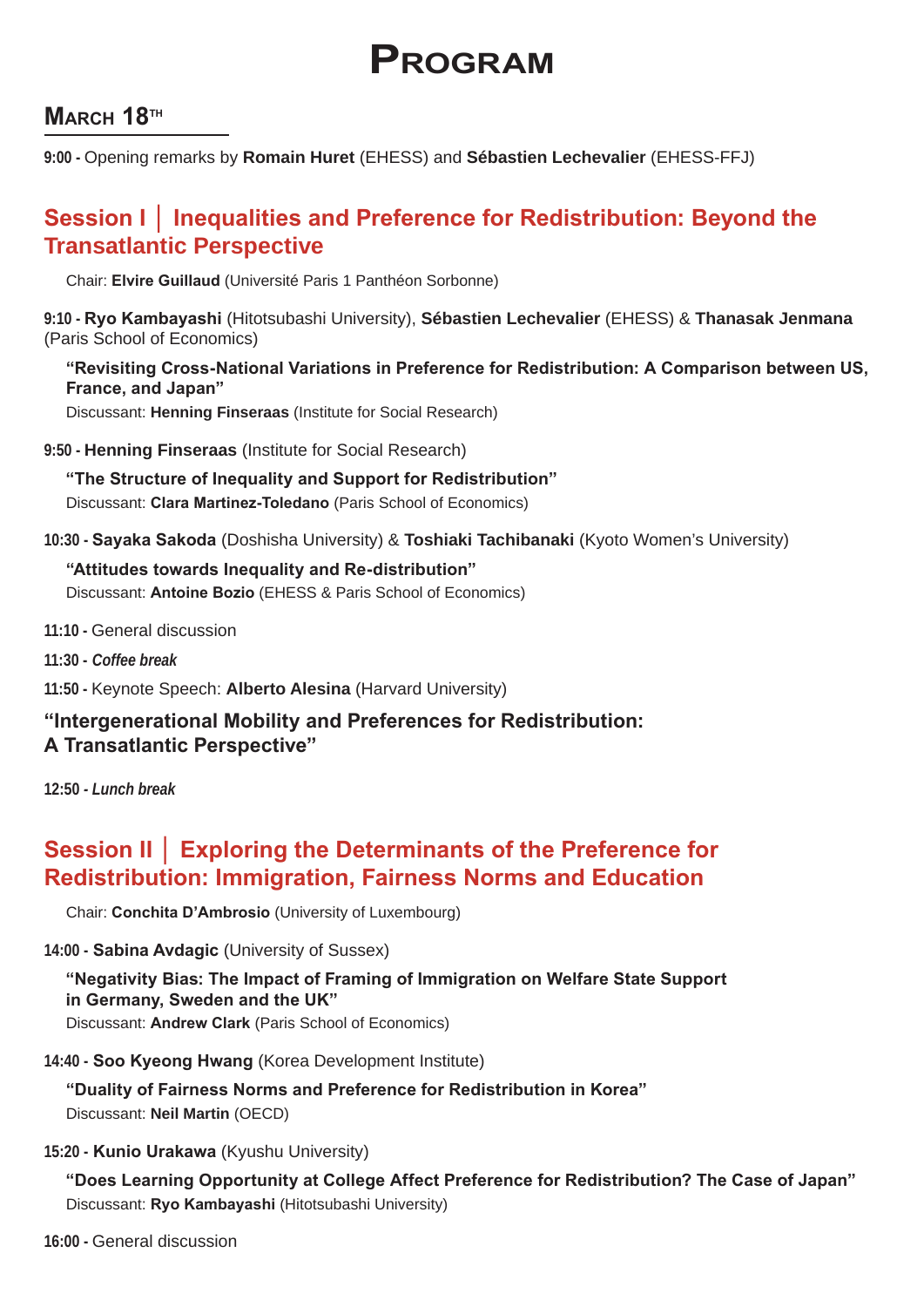**16:20 -** *Coffee Break*

**16:40 -** Keynote Speech: **Thomas Piketty** (EHESS & Paris School of Economics)

# **"Brahmin Left vs Merchant Right: Rising Inequality and the Changing Structure of Political Conflict"**

**17:40 -** End of the first day

# **MARCH 19TH**

# **Session III │ Inequalities and Political Cleavages**

Chair: **Sébastien Lechevalier** (EHESS)

**9:00 - Andrew Clark** (Paris School of Economics) & **Conchita D'Ambrosio** (University of Luxembourg)

**"Economic Insecurity and the Rise of the Right"** Discussant: **Paul Marx** (University of Duisburg Essen)

#### **9:40 - Paul Marx** (University of Duisburg Essen)

**"Anti-elite Politics and Emotional Reactions to Socio-economic Problems: Experimental Evidence from France, Germany, and the United States"** Discussant: **Sabina Avdagic** (University of Sussex)

#### **10:20 - Amory Gethin** (Paris School of Economics)

**"Political Cleavages and Inequality"**  Discussant: **Christina Fong** (Carnegie Mellon University)

- **11:00 -** General discussion
- **11:20** *Coffee break*
- **11:40 -** Keynote Speech: **Christina Fong** (Carnegie Mellon University)

#### **"Redistributive Politics with Target-Specific Beliefs"**

**12:40 -** *Lunch*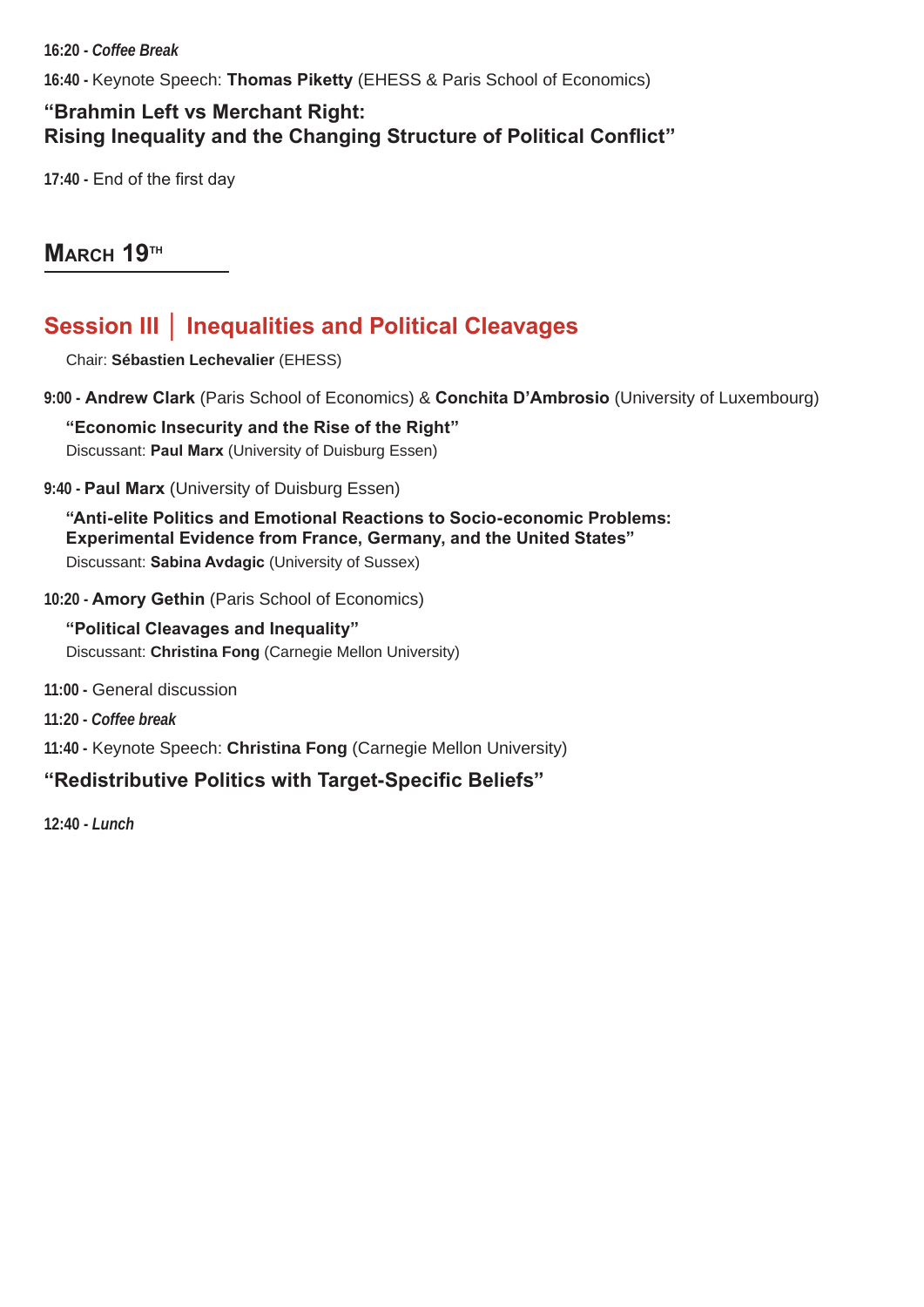# **List of Communications**

# **Session I │ Inequalities and Preference for Redistribution: Beyond the Transatlantic Perspective**

#### **"Revisiting Cross-National Variations in Preference for Redistribution: A Comparison between US, France, and Japan"**

**Ryo Kambayashi** (Hitotsubashi University), **Sébastien Lechevalier** (EHESS) & **Thanasak Jenmana** (Paris School of Economics)

There are significant differences across countries in terms of redistribution by the government and they may correspond to underlying dissimilarities in preference for redistribution across the population of these countries. In particular, previous literature has compared the US and Europe from this viewpoint, and proposed several explanations of these differences, from aggregation of individual determinants (e.g. one's income) to more holistic ones such as shared values at the national level (Alesina & Giulano, 2009; Alesina & La Ferrara, 2004; Alesina et al., 2004). The purpose of this paper is to contribute to this literature by analyzing the impact of sociodemographic factors and social beliefs on preference for redistribution and by trying to extend the comparison between Europe and the US by including the case of a developed Asian country, Japan. More precisely, by relying on the 2009 issue of the International Social Survey Program, our aim is to explain different preferences for redistribution across the US, France and Japan. By focusing on the differences and commonalities across the three countries in the answers to two questions – the government role in reducing the difference in income and the way the tax system deals with high income, we are able to get the following results. We first confirm the opposition between Europe and the US regarding redistributive policies and progressive taxation. We second identify a different logic in Japan with general support for welfare policies that would reduce inequalities but distrust in the taxation system.

*This work was supported by JSPS KAKENHI Grant Number 18KK0044.*

#### **"The Structure of Inequality and Support for Redistribution"**

#### **Henning Finseraas** (Institute for Social Research)

How do voters perceive the recent increases in income inequality? Do they react differently to increases in the bottom of the income distribution versus increases at the top? And what type of policy responses, if any, do they demand in response to increases in inequality? These questions are important questions in a time of increasing inequality. To answer these questions we conduct a survey experiment where we provide respondents with information about the recent changes in income inequality at the top and at the bottom of the income distribution. Next we ask the respondents to what extent they perceive inequality as an important question, as well as questions on support for income redistribution, tax progressivity, and support for social assistance. Finally, we employ recent advances in machine learning for causal inference to identify subgroups of voters that are more or less responsive to the information treatment. The survey experiment is conducted in both UK and Denmark, which allow us to examine to what extent effects are similar across social models.

#### **"Attitudes towards Inequality and Re-distribution"**

**Sayaka Sakoda** (Doshisha University) & **Toshiaki Tachibanaki** (Kyoto Women's University)

The paper examines the effect of globalism, populism, and self-responsibility on inequality and re-distribution policies. As economists we pay attention to the tradeoff-relationship between efficiency and equity. Although Japan is picked up as a main empirical example, we take into account various circumstances which are observed in the other advanced countries. The study argues whether several findings obtained in the fields of philosophy and psychology are useful to understand the issues of inequality and redistribution. Finally, we are going to present our views to solve the current problems related to inequality in the world.

*This work was supported by JSPS KAKENHI Grant Number 18KK0044.*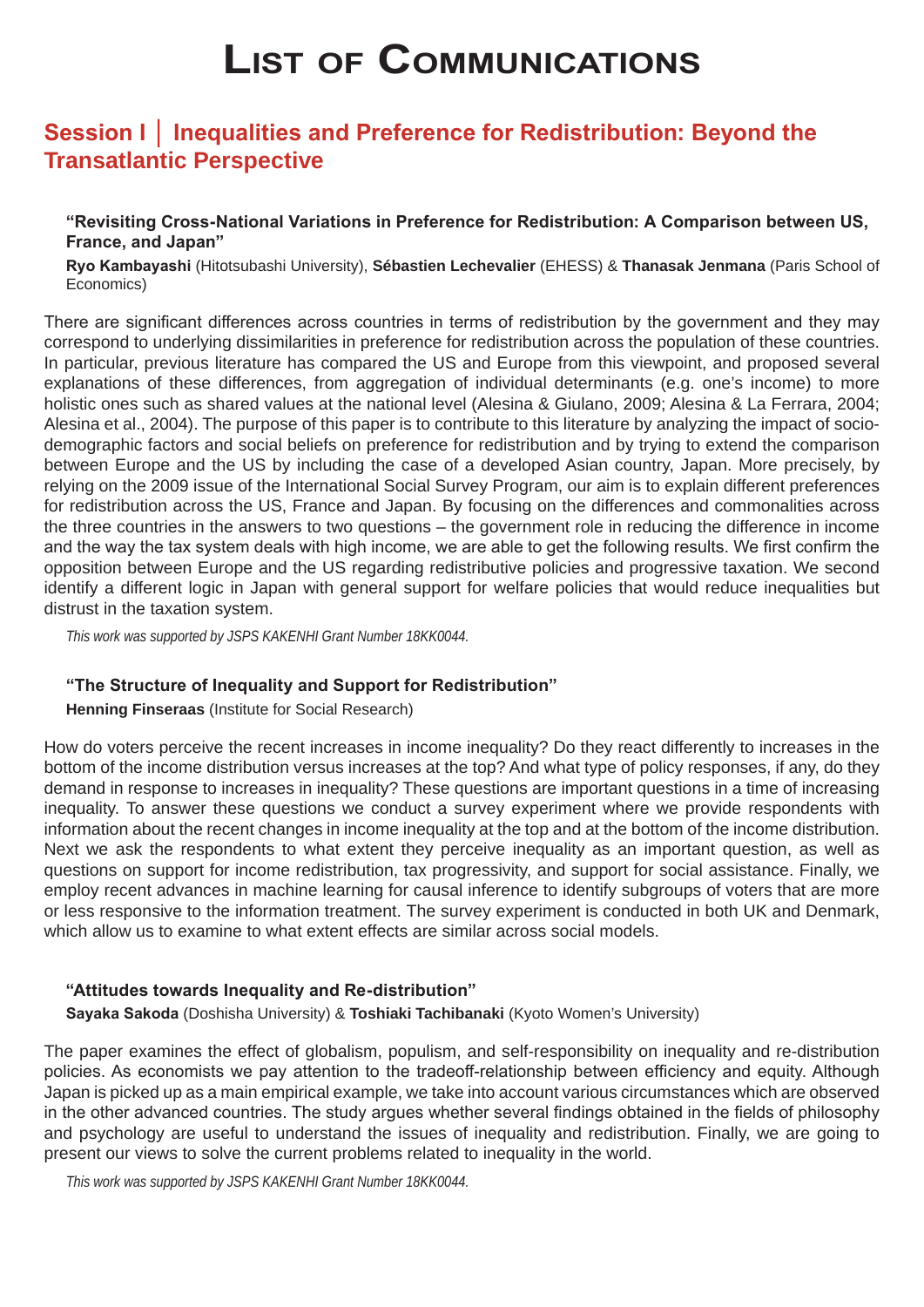#### **Keynote Speech: "Intergenerational Mobility and Preferences for Redistribution: a Transatlantic Perspective"**

**Alberto Alesina** (Harvard University), co-written with Stefanie Stantcheva (Harvard University) & Edoardo Teso (Harvard University)

Using new cross-country survey and experimental data, we investigate how beliefs about intergenerational mobility affect preferences for redistribution in France, Italy, Sweden, the United Kingdom, and the United States. Americans are more optimistic than Europeans about social mobility. Our randomized treatment shows pessimistic information about mobility and increases support for redistribution, mostly for "equality of opportunity" policies. We find strong political polarization. Left-wing respondents are more pessimistic about mobility: their preferences for redistribution are correlated with their mobility perceptions; and they support more redistribution after seeing pessimistic information. None of this is true for right-wing respondents, possibly because they see the government as a "problem" and not as the "solution".

# **Session II │ Exploring the Determinants of the Preference for Redistribution: Immigration, Fairness Norms and Education**

#### **"Negativity Bias: The Impact of Framing of Immigration on Welfare State Support in Germany, Sweden and the UK"**

**Sabina Avdagic** (University of Sussex), co-written with Lee Savage (King's Colledge, London)

How does media framing of immigration influence support for the welfare state? Drawing on research from psychology, specifically the notion of negativity bias and the sequencing of negative and positive information, we hypothesize that negative immigration frames undermine welfare support, while positive frames have little or no effect. Individuals take less notice of positive frames and the effect of such frames is further undermined by the previous exposure to negative frames, which tend to stick longer in people's minds. Our findings, based on survey experiments on over 9,000 individuals in Germany, Sweden and the UK, show a strong and pervasive effect of negative framing of immigration on welfare support. Although there is some evidence that this effect is amplified for people who hold anti-immigrant and anti-welfare attitudes or feel insecure about their financial prospects, most models suggest that negative framing is not affecting only particular groups, but applies more generally across the population. As expected, the effect of positive framing is considerably weaker and does not strengthen welfare support in any of our countries.

#### **"Duality of Fairness Norms and Preference for Redistribution in Korea"**

**Soo Kyeong Hwang** (Korea Development Institute)

This paper examines three kinds of perceptions of Koreans: (1) perception of income fairness, (2) awareness of income inequality, and (3) preference for income redistribution. The structural relationship between three perceptions are also investigated. To analyze these topics, the World Values Survey 1981-2014 Longitudinal Aggregate is used. The main finding is that there is a clear idiosyncrasy in the structural relationship between the perception of income fairness and the preference for redistribution of Koreans. In general, if people believe that income acquisition is not fair, their preference for redistribution increases, but in Korea an opposite relationship is observed. Koreans recognize that the process of income and wealth acquisition is relatively fair, and understand the income gap in terms of differential compensation for effort rather than inequality. At the same time, however, demand for government redistribution policies is very high. This paper discusses how the seemingly conflicting perceptions coexist. It can be explained by the hypothesis that there are two different ways of thinking about the distribution of social resources: micro-fairness and macro-justice norms.

#### **"Does Learning Opportunity at College Affect Preference for Redistribution? The Case of Japan"**

**Kunio Urakawa** (Kyushu University)

In recent years, analyses of people's preferences for redistribution have been conducted actively among various countries and international institutions. Research on preference for redistribution leads to the discovery and reconsideration of people's traits and behavioral principles that were previously overlooked in society. This study focuses on the relation between learning opportunity and study experience at university and preference for redistribution, using Japanese microdata, reflecting Japan's recent trend of strict selection of priority universities.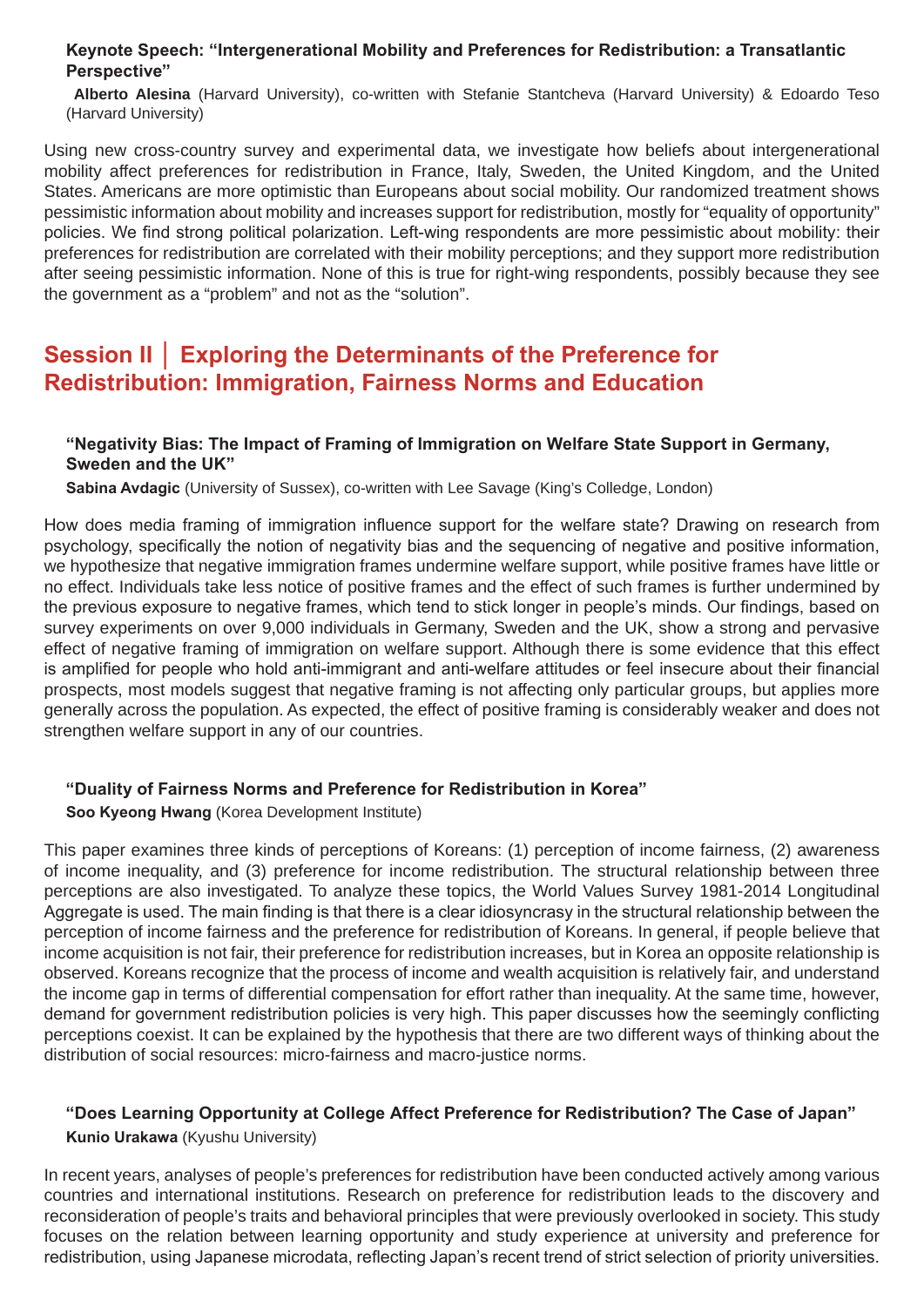The analytical results found that graduates of National or Public Universities, particularly for those whom major in liberal arts, and graduates of G30 Universities (accepted by the MEXT's Global 30 project), and universities whose learning support levels are high tend to more represent an agreement with redistribution, even after controlling for other covariates such as household types, SESs, and childhood cultural capital. Opportunities for higher benefits through redistribution in the field of higher education might affect the evaluations for current disparity and government redistribution.

*This work was supported by JSPS KAKENHI Grant Number 18KK0044.*

#### **Keynote Speech: "Brahmin Left vs Merchant Right: Rising Inequality and the Changing Structure of Political Conflict"**

**Thomas Piketty** (EHESS & Paris School of Economics)

Using post-electoral surveys from France, Britain and the US, this paper documents a striking long-run evolution in the structure of political cleavages. In the 1950s-1960s, the vote for left-wing (socialist-labour-democratic) parties was associated with lower education and lower income voters. It has gradually become associated with higher education voters, giving rise to a "multiple-elite" party system in the 2000s-2010s: high-education elites now vote for the "left", while highincome/high-wealth elites still vote for the "right" (though less and less so). I argue that this can contribute to explain rising inequality and the lack of democratic response to it, as well as the rise of "populism". I also discuss the origins of this evolution (rise of globalization/migration cleavage, and/ or educational expansion per se) as well as future prospects: "multiple-elite" stabilization; complete realignment of the party system along a "globalists" (high-education, high-income) vs "nativists" (loweducation, low-income) cleavage; return to class-based redistributive conflict (either from an internationalist or nativist perspective). Two main lessons emerge. First, with multi-dimensional inequality, multiple political equilibria and bifurcations can occur. Next, without a strong egalitarian-internationalist platform, it is difficult to unite loweducation, low-income voters from all origins within the same party.

# **Session III │ Inequalities and Political Cleavages**

#### **"Economic Insecurity and the Rise of the Right"**

**Conchita D'Ambrosio** (University of Luxembourg) & **Andrew Clark** (CNRS & Paris School of Economics), co-written with Walter Bossert (University of Montreal) & Anthony Lepinteur (University of Luxembourg)

Economic insecurity has attracted growing attention in social, academic and policy circles. However, there is no consensus as to its precise definition. Intuitively, economic insecurity is multifaceted, making any comprehensive formal definition subsuming all possible aspects extremely challenging. We propose simplified a more-simplified model and then characterize a class of individual economic- insecurity measures based on variations over time in economic resources. We then apply our economic-insecurity measure to data on political preferences. In US, UK and German panel data, economic insecurity predicts political participation (the intention to vote) and notably greater support for parties on the right wing of the political spectrum. We in particular find that, conditional on current economic re- sources, economic insecurity predicts greater support for both Donald Trump before the 2016 US presidential election and the UK leaving the European Union in the 2016 Brexit referendum.

#### **"Anti-elite Politics and Emotional Reactions to Socio-economic Problems. Experimental Evidence from France, Germany, and the United States"**

**Paul Marx** (University of Duisburg Essen)

A core assumption of many political economy theories is that individual socio-economic disadvantage creates demand for redistributive policies. The translation of disadvantage into policies presupposes that affected people a) reflect on their socio-structural conditions and the underlying causes; b) link these conditions to social policy supply; c) vote accordingly. In reality, these demanding cognitive processes are heavily influenced by emotional responses to socio-economic disadvantage. As the recent surge in populist mobilization has illustrated, many voters are motivated to express, in particular, their anger at political elites. A large literature in Political Psychology has shown, in turn, that anger is a mobilizing emotion (particularly in contrast with other negative emotions, such as shame or sadness) and that it has a strong potential influence on voting behavior. To understand how socioeconomic positions translate into political behavior, it therefore is crucial to know more about the conditions under which citizens become angry about their personal financial situation.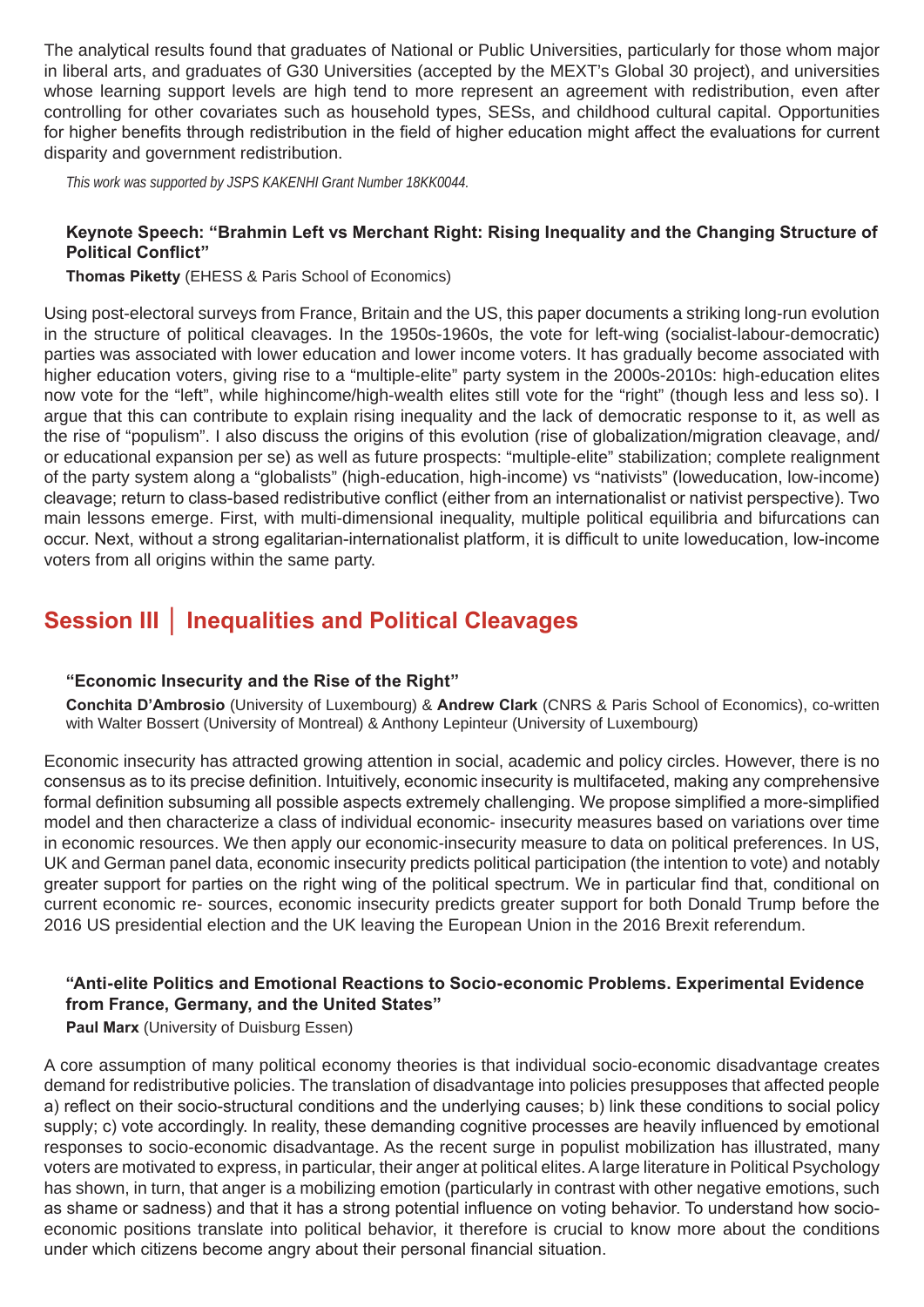The proposed contribution studies this question in survey experiments conducted in nationally representative samples from three countries: France, Germany, and the United States. Randomly exposing participants to (mildly) populist anti-elite rhetoric causes considerably higher expressed anger about one's financial situation in France and Germany, but less so in the United States where a populist President is in office. The distribution of anger across socio-economic and political groups differs between the countries. Follow-up experiments – that hopefully will have led to presentable results at the time of the workshop - will elucidate how such "pocketbook anger" influences policy preferences and vote intention.

#### **"Political Cleavages and Inequality"**

**Amory Gethin** (Paris School of Economics), co-written with Clara Martinez-Toledano (Paris School of Economics) & Thomas Piketty (EHESS & Paris School of Economics)

This paper studies the long-run evolution of political cleavages in old democracies by combining and harmonizing more than one hundred election surveys conducted in twenty countries between 1950 and 2018. In line with Piketty's (2018) findings on France, the United Kingdom and the United States, we document a rise in support for left-wing parties (socialist, social-democratic, communist, green) among voters with higher education in a majority of Western democracies since the 1980s, while top income earners remain significantly more likely to support right-wing parties as in the 1950s-1970s. We interpret these changes as evidence of the emergence of a new cross-cutting dimension of political conflict, partitioning voters on the lines of globalization and new social identities. This transformation in cleavage structures has participated to depoliticizing the class divides which were at the heart of the construction of welfare states in the aftermath of World War II. It can help explain why, in many advanced economies, democratic responses have been insufficient to tackle the rise in income and wealth inequalities.

#### **Keynote Speech: "Redistributive Politics with TargetSpecific Beliefs"**

**Christina Fong** (Carnegie Mellon University), co-written with Panu Poutvaara (University of Munich & ifo Institute)

There is perennial tension between the generosity of means-tested transfers and the work efforts of recipients. Individual support for these policies is associated with beliefs about whether the poor are lazy or industrious. At the same time, support for general redistribution from the rich to the poor is viewed in terms of general beliefs that luck rather than effort determines income (or mobility). This paper takes a first step toward unifying these literatures by incorporating target-specific beliefs about the rich and the poor into a model that broadly follows key insights from the literature on general beliefs and preferences for redistribution. We develop and test a theory about support for redistribution in the presence of target-specific beliefs about the causes of low and high incomes. Our theory predicts that target-specific beliefs about the poor matter most for preferences about transfers to the poor, and target-specific beliefs about the rich matter most for preferences about taxation of the rich. Survey evidence from the United States and from Germany, the latter using survey questions we wrote for a module of the German Socio-Economic Panel, confirms this. We find that 42% of Americans give different answers when asked, respectively, about the reasons for being rich and the reasons for being poor. Experimental evidence on giving money to real welfare recipients provides additional support for our theory.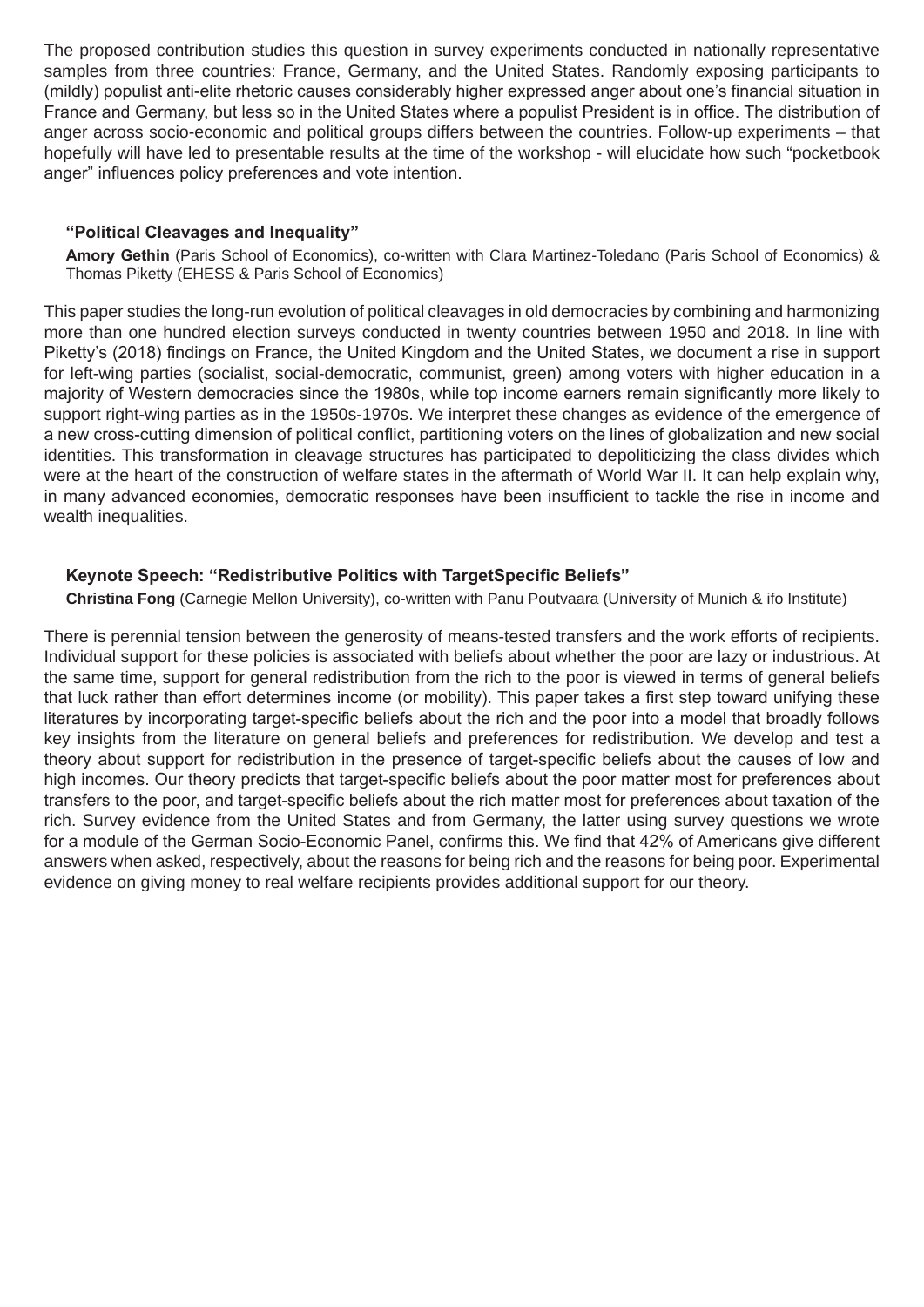# **Presentation of Speakers**



# **Alberto Alesina (Harvard University)**

Alberto Alesina, born in Italy in 1957, is the Nathaniel Ropes Professor of Political Economy at Harvard University. He obtained his Ph.D. from Harvard in 1986. He served as Chairman of the Department of Economics from 2003 - 2006. He is a member of the National Bureau of Economic Research and the Center for Economic Policy Research. He is a member of the Econometric Society and of the American Academy of Arts and Sciences. He is the director of the political economy program of the NBER since 2006.

He is has published extensively in all major academic journals in economics. He has published five books. Amongst those are: *The Future of Europe: Reform or Decline*,

published by MIT Press, with Francesco Giavazzi and *Fighting Poverty in the US and Europe: A World of Difference*, published by Oxford University Press, with Edward Glaeser. He has been a Co-editor of the *Quarterly Journal of Economics* for six years and Associate Editor of many academic journals. He has published columns in many leading newspapers around the world and has visited several institutions including MIT, Tel Aviv University, University of Stockholm, The World Bank, and the IMF. He holds a visiting position with IGIER Bocconi.

His work has covered a variety of topics: political business cycles, the political economy of fiscal policy and budget deficits, the process of European integration, stabilization policies in high inflation countries, the determination of the size of countries, currency unions, the political economic determinants of redistributive policies, differences in the welfare state in the US and Europe and, more generally, differences in the economic system in the US and Europe, the effect of alternative electoral systems on economic policies, and the determination of the choice of different electoral systems, culture and economics, ethnic conflict, inequality and redistributive policies, and the macroeconomic effects of fiscal policy.



# **Conchita D'Ambrosio (University of Luxembourg)**

Conchita D'Ambrosio is Professor of Economics, FNR PEARL Chair, at Université du Luxembourg. She is an economist, with a Ph.D. from New York University (2000). Her research interests have revolved around the study of individual and social wellbeing, its determinants, and the proposal of various measures that are able to capture its different aspects. Before joining the University of Luxembourg in 2013, she was Associate Professor of Economics at the Università di Milano-Bicocca.



# **Sabina Avdagic (University of Sussex)**

Sabina Avdagic is Senior Lecturer in Politics at the University of Sussex. Previously she was a post-doctoral research fellow at the Max Planck Institute in Cologne and a Jean Monnet Fellow at the European University Institute in Florence. Her research interests include comparative welfare state and labour market analysis, public opinion and political psychology.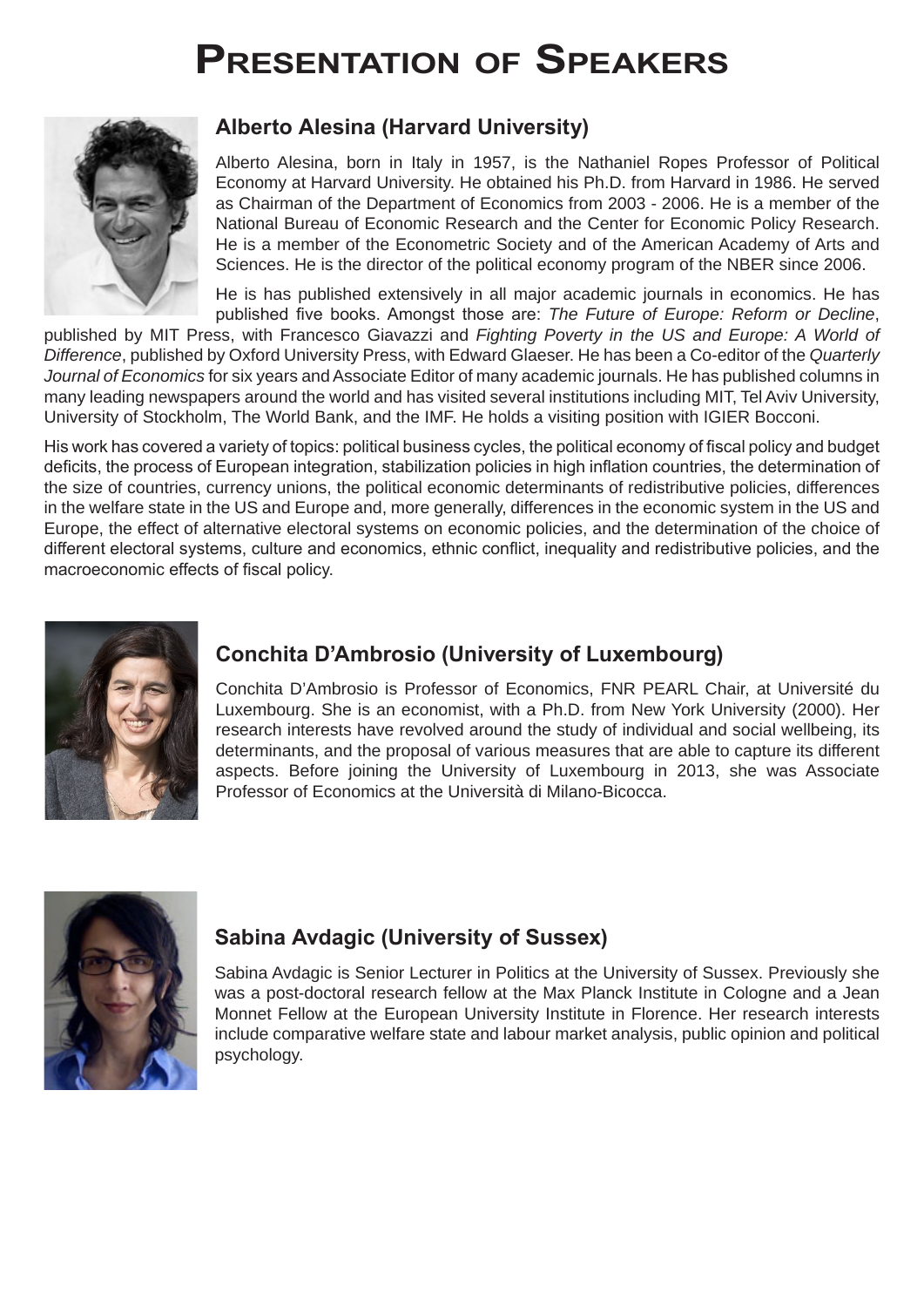

# **Antoine Bozio (EHESS & Paris School of Economics)**

Antoine Bozio est directeur de l'Institut des politiques publiques (IPP), maître de conférences à l'EHESS et chercheur associé à PSE-École d'économie de Paris. Il est ancien élève de l'École normale supérieure et titulaire d'un doctorat en sciences économiques de l'École des hautes études en sciences sociales (EHESS). Après son doctorat, il a travaillé à l'Institute for Fiscal Studies (IFS) à Londres, de 2006 à 2011, un centre de recherche spécialisé sur l'évaluation des politiques publiques. Il a aussi enseigné l'économie de la fiscalité à University College London (UCL) et été éditeur de la revue à comité de lecture Fiscal Studies. Ses travaux de recherche concernent en particulier le système de retraite, la fiscalité et plus généralement l'évaluation des politiques publiques.



# **Andrew Clark (Paris School of Economics)**

Andrew Clark holds a PhD from the London School of Economics. He is currently a CNRS Research Professor at the Paris School of Economics (PSE), and previously held posts at Dartmouth, Essex, CEPREMAP, DELTA, the OECD and the University of Orléans. His work has largely focused on the interface between psychology, sociology and economics; in particular, using job and life satisfaction scores, and other psychological indices, as proxy measures of utility, and thus to help us to understand the structure of individual preferences and therefore of behaviour. His broad area of study is social interactions and social learning. In addition to his Paris position, he is research associate at Flinders

University, the London School of Economics and IZA (Bonn). He is on the Editorial Board of eight journals, and has acted as referee for over 190 different journals in Economics, Sociology, Psychology and Statistics.



# **Henning Finseraas (Institute for Social Research)**

Henning Finseraas (PhD Political Science) is researcher at the Institute for Social Research, Oslo. His research interests include the political economy of the welfare state, immigration, electoral behaviour, and evaluations of public policy. His work has been published in journals such as American Journal of Political Science, British Journal of Political Science, Quarterly Journal of Political Science, and Journal of Public Economics.



# **Christina Fong (Carnegie Mellon University)**

Christina Fong is Senior Research Scientist in the Department of Social and Decision Sciences at Carnegie Mellon University. She holds a PhD in Economics from the University of Massachusetts, Amherst. Working on public economics, experimental economics, and behavioural economics, much of her research focuses on the role of fairness in redistributive attitudes and behaviour.



# **Amory Gethin (Paris School of Economics)**

Amory Gethin is a research fellow at the World Inequality Lab. He holds a master's degree from the Paris School of Economics and the École des Hautes Études en Sciences Sociales. His research focuses on the interplay between economic inequality, political cleavages and electoral behaviours in developed and developing democracies.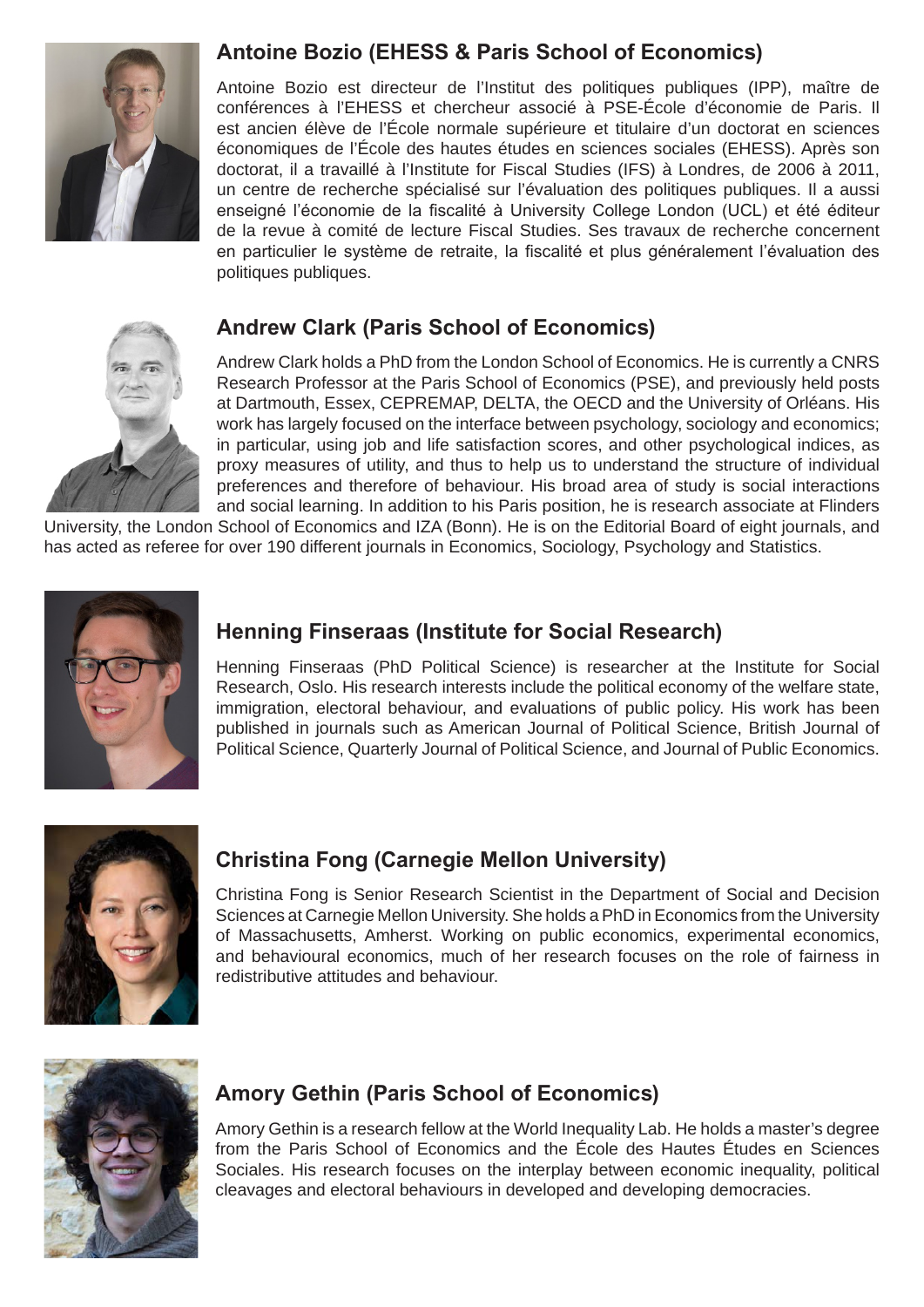

# **Elvire Guillaud (Université Paris 1 Panthéon-Sorbonne)**

Elvire Guillaud est maître de conférences en Economie à l'Université Paris 1 Panthéon-Sorbonne, chercheuse au CES et affiliée au LIEPP (Sciences Po). Ses recherches portent sur les préférences pour la redistribution et les politiques sociales, dans une perspective d'économie politique comparée.



# **Soo Kyeong Hwang (Korea Development Institute)**

Soo Kyeong Hwang is a senior research fellow at the Korea Development Institute. She holds a PhD in Economics from the SUNY Binghamton. Her research topics are very broad, including the impact of technology change on the labor market, employment of the socio-economic weak, service economy and growth, and redistribution policy. She has served as the Commissioner of Statistics Korea.



# **Romain Huret (EHESS)**

Historien des Etats-Unis, Romain Huret est directeur d'études depuis 2014. Il s'intéresse principalement aux inégalités économiques et sociales aux Etats-Unis. Ses premiers ouvrages, publiés aux éditions de l'EHESS, ont porté sur la pauvreté aux Etats-Unis. En 2014, il a publié American Tax Resisters aux Presses universitaires de Harvard. Il achève actuellement un ouvrage sur le procès d'Andrew W. Mellon pour fraude fiscale dans les années 1930. Il entame également deux enquêtes : l'une sur la pratique de l'héritage aux XIX<sup>e</sup> et XX<sup>e</sup> siècles; l'autre sur les célibataires de l'époque coloniale à nos jours.



# **Thanasak Jenmana (Paris School of Economics)**

He is a research fellow at the World Inequality Lab (WIL) of the Paris School of Economics. His research interests lie in political economy, economics of inequality, public economics – amongst other things. He holds a master's degree from the PSE, and a bachelor from Thammasat University, Faculty of Economics.



# **Ryo Kambayashi (Hitotsubashi University)**

Ryo Kambayashi is Professor at the Institute of Economic Research, Hitotsubashi University. His research field is labour economics, law and economics, Japanese economic history and institutional economics. He earned his PhD in economics from the Graduate School of Economics, University of Tokyo and was previously an Associate Professor at Tokyo Metropolitan University, a visiting scholar at the Department of Economics, Stanford University.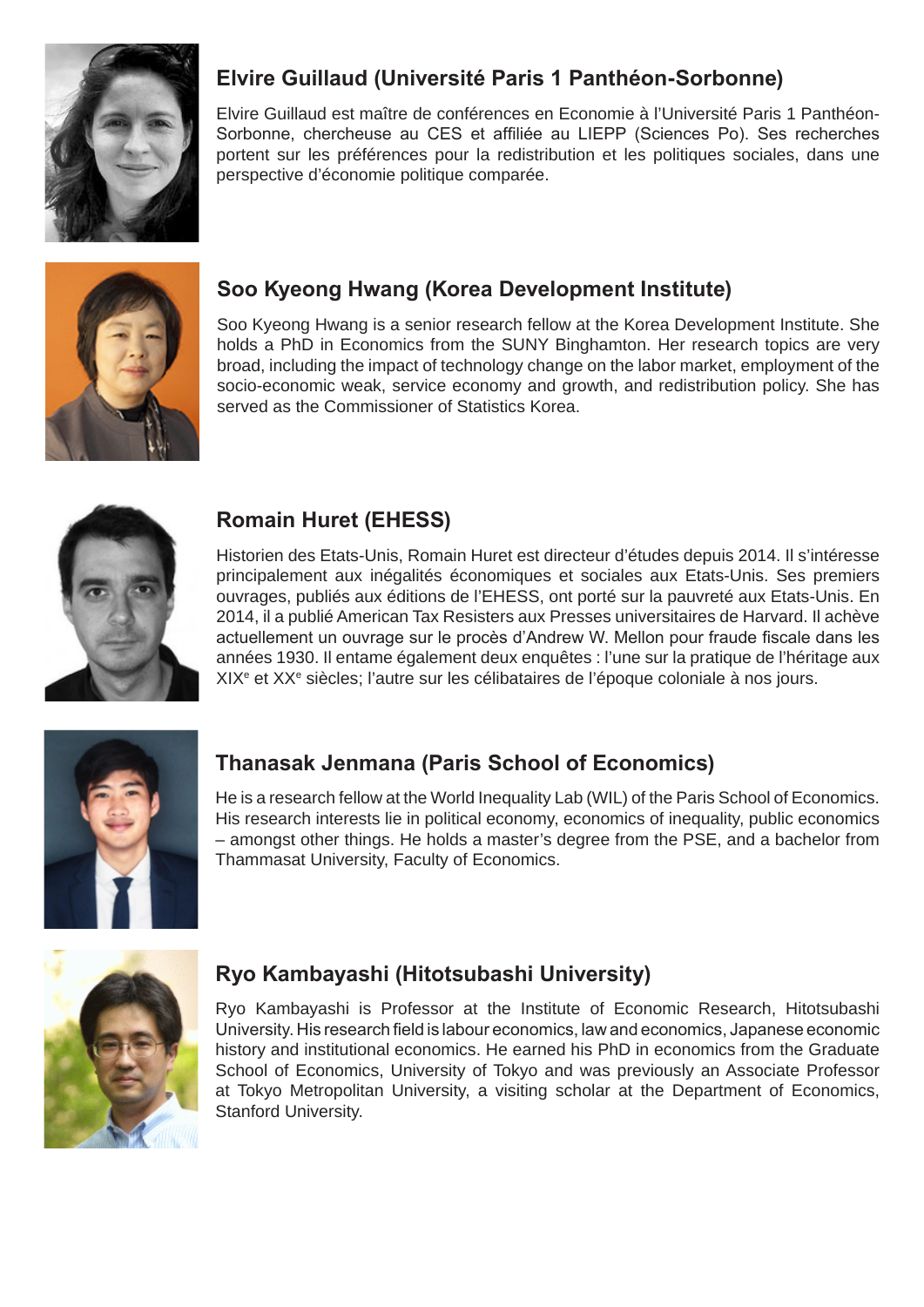

# **Sébastien Lechevalier (EHESS)**

An economist by training, Sébastien Lechevalier offers a research program at the crossroads of political economy, socio-economics and economic history. Author of several books on the Japanese economy (*The Great Transformation of Japanese Capitalism*, 2014; *Leçons de l'expérience japonaise. Vers une autre politique économique ?*, 2016), he also edited special issues in several reviews, including «Vers un renouveau de l'Etat développeur en Asie ?» (*Critique Internationale*, 2014) and "Bringing Asia into the Comparative Capitalism Perspective" (*Socio-Economic Review*, 2013). He is also one of the founders of the research network "Asian Capitalisms" within SASE (Society for the Advancement of SocioEconomics). Based on the experience gained in studying the

Japanese case, he wishes to extend his research to other forms of capitalism in Asia while making comparisons with Europe.



# **Neil Martin (OECD)**

Neil Martin is a Policy Analyst at OECD with the Inclusive Growth Unit, where he is in charge of the work on political economy. He received a PhD in Political Science from the IEP de Paris (Sciences Po) in 2009 and has held research positions at the universities of Chicago, Oxford and Strasbourg. His areas of research focus on pluri-disciplinary approaches to strategy, cooperation and social order.



# **Clara Martinez-Toledano (Paris School of Economics)**

She is a Ph.D. Candidate at Paris School of Economics under the supervision of Thomas Piketty and a WID.worlResearch Fellow. She will be visiting UC Berkeley from April to June 2019 under the supervision of Gabriel Zucman. Her main fields are Household and Public Finance, with special focus on housing, taxation and inequality. She is further interested in economic history and policy evaluation.



# **Paul Marx (University of Duisburg Essen)**

Paul Marx is Professor of Political Science and Socio-Economics at University of Duisburg-Essen. In addition, he is affiliated to the Danish Centre for Welfare Studies as a part-time professor and to the IZA Institute of Labor Economics as a research fellow. His research interests are related to social and political inequality, political behaviour, and comparative welfare state and labour market analysis.



# **Thomas Piketty (EHESS & Paris School of Economics)**

Thomas Piketty is Professor at EHESS and at the Paris School of Economics. He is the author of numerous articles published in journals such as the *Quarterly Journal of Economics*, the *Journal of Political Economy*, the *American Economic Review*, the *Review of Economic Studies*, *Explorations in Economic History, Annales: Histoire, Sciences Sociales*, and of a dozen books. He has done major historical and theoretical work on the interplay between economic development, the distribution of income and wealth, and political conflict. In particular, he is the initiator of the recent literature on the long run evolution of top income shares in national income (now available in the World Inequality

Database). These works have led to radically question the optimistic relationship between development and inequality posited by Kuznets, and to emphasize the role of political, social and fiscal institutions in the historical evolution of income and wealth distribution. He is also the author of the international best-seller *Capital in the 21st century*.